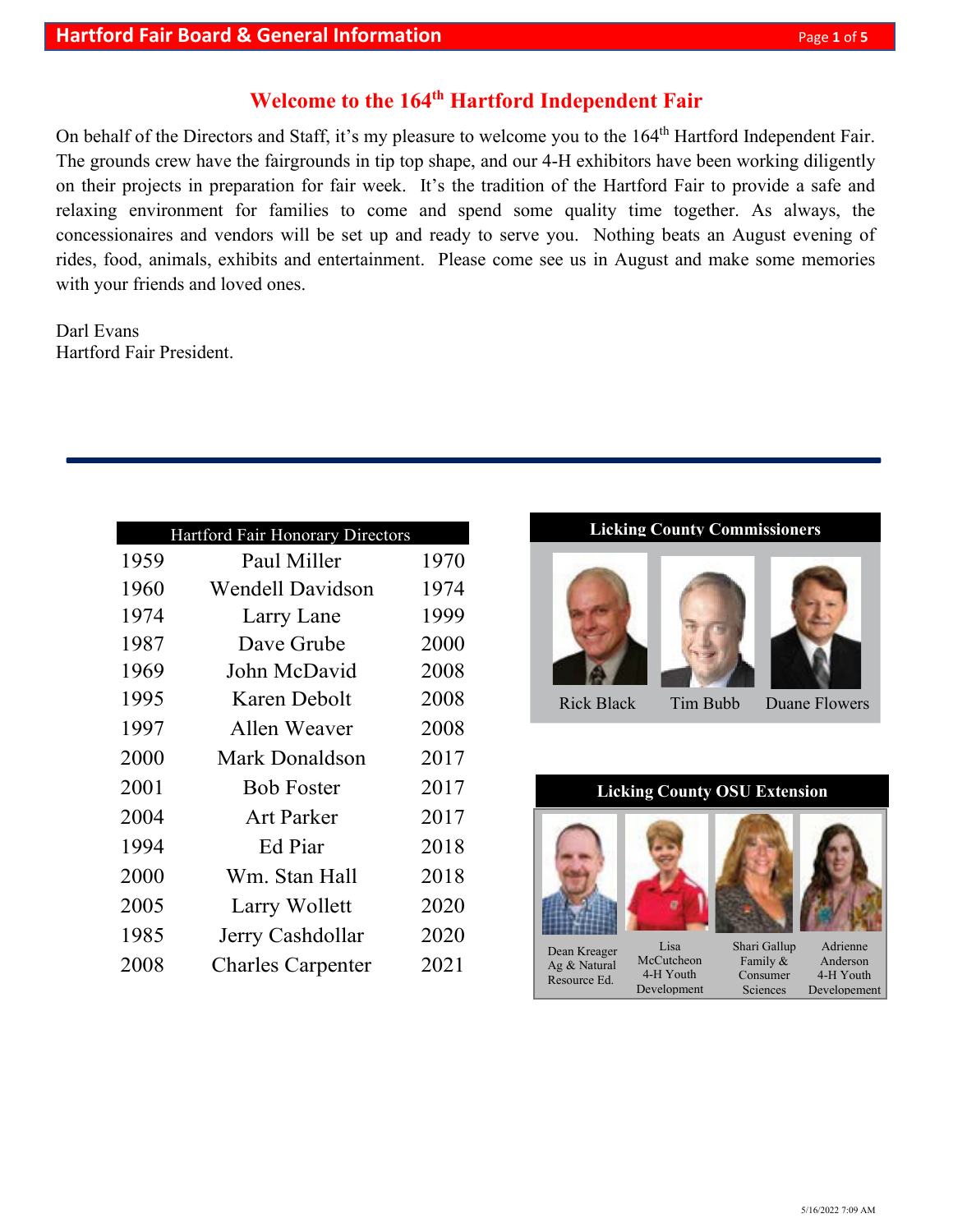# **2022 Hartford Fair Board**

| Secy/Manager<br>Rod Arter<br>Term Exp. 11/2022<br>Hartford Twp.<br>Licking. Co.             | Sam Barb<br>Term Exp. 11/2023<br>Monroe Twp.<br>Licking Co.                          | Mack Buckenberger<br>Term Exp. 11/2022<br>At-Large<br>Washington Twp.<br>Licking Co.           | Larry Cooperrider<br>Term Exp. 11/2023<br>At-Large<br>Hartford Twp.<br>Licking Co.                        | <b>Vice President</b><br><b>Brad Debolt</b><br>Term Exp. 11/2022<br>Harlem Twp.<br>Delaware Co | President<br>Darl Evans<br>Term Exp. 11/2023<br>At-Large<br>Madison Twp.                   | Dick Fisher<br>Term Exp. 11/2022<br>Trenton Twp.<br>Delaware Co.              |
|---------------------------------------------------------------------------------------------|--------------------------------------------------------------------------------------|------------------------------------------------------------------------------------------------|-----------------------------------------------------------------------------------------------------------|------------------------------------------------------------------------------------------------|--------------------------------------------------------------------------------------------|-------------------------------------------------------------------------------|
| Mike Graham<br>Term Exp 11/2024<br>At-Large                                                 | Jim Heimerl<br>Term Exp 11/2024<br>Jersey Twp.                                       | Robert (RJ) Heins<br>Term Exp 11/2022<br>Berkshire Twp.                                        | Matt Hoover<br>Term Exp. 11/2024<br>At-Large                                                              | Ed Hoskinson<br>Term Exp. 11/2024<br>At-Large                                                  | Licking Co.<br>Larry Hughes<br>Term Exp. 11/2024<br>At-Large                               | <b>Bill Jacks</b><br>Term Exp. 11/2023<br>Bennington Twp.                     |
| Perry Twp.<br>Licking Co.<br>Steve Jagger<br>Term Exp. 11/2022<br>Milford Twp.<br>Knox. Co. | Licking Co<br>Kody McInturff<br>Term Ep 11/2023<br>Burlington Twp.<br>Licking Co.    | Delaware Co.<br>Jared McLaughlin<br>Term Exp 11/2024<br>At-Large<br>McKean Twp.<br>Licking Co. | Trenton Twp.<br>Delaware Co.<br>Mike Mooney<br>Term Ep 11/2022<br>At-Large<br>Liberty Twp.<br>Licking Co. | Newton Twp.<br>Licking Co.<br>Joey Moore<br>Term Exp. 11/2022<br>Miller Twp.<br>Knox Co.       | Granville Twp.<br>Licking Co.<br>Dan Small<br>Term Exp 11/2024<br>Milford Twp.<br>Knox Co. | Licking Co.<br>Roger Smith<br>Term Exp 11/2024<br>Liberty Twp.<br>Licking Co. |
| Ron Thompson<br>Term Exp.11/2022<br>At-Large<br>Washington Twp.<br>Licking Co.              | Alisha Tilley<br>Term Exp. 11/2023<br>At-Large<br>St. Louisville Twp.<br>Licking Co. | Ian Van Kirk<br>Term Exp. 11/2024<br>St. Albans Twp.<br>Licking Co.                            | Adam Wampler<br>Term Exp. 11/2023<br>Porter Twp.<br>Delaware Co.                                          | Wayne Wright<br>Term Exp 11/2022<br>At-Large<br>Newark Twp.<br>Licking Co.                     | Corey Zigan<br>Term Exp 11/2023<br>At-Large<br>Union Twp.<br>Licking Co.                   | Patrick Simpson<br>Treasurer                                                  |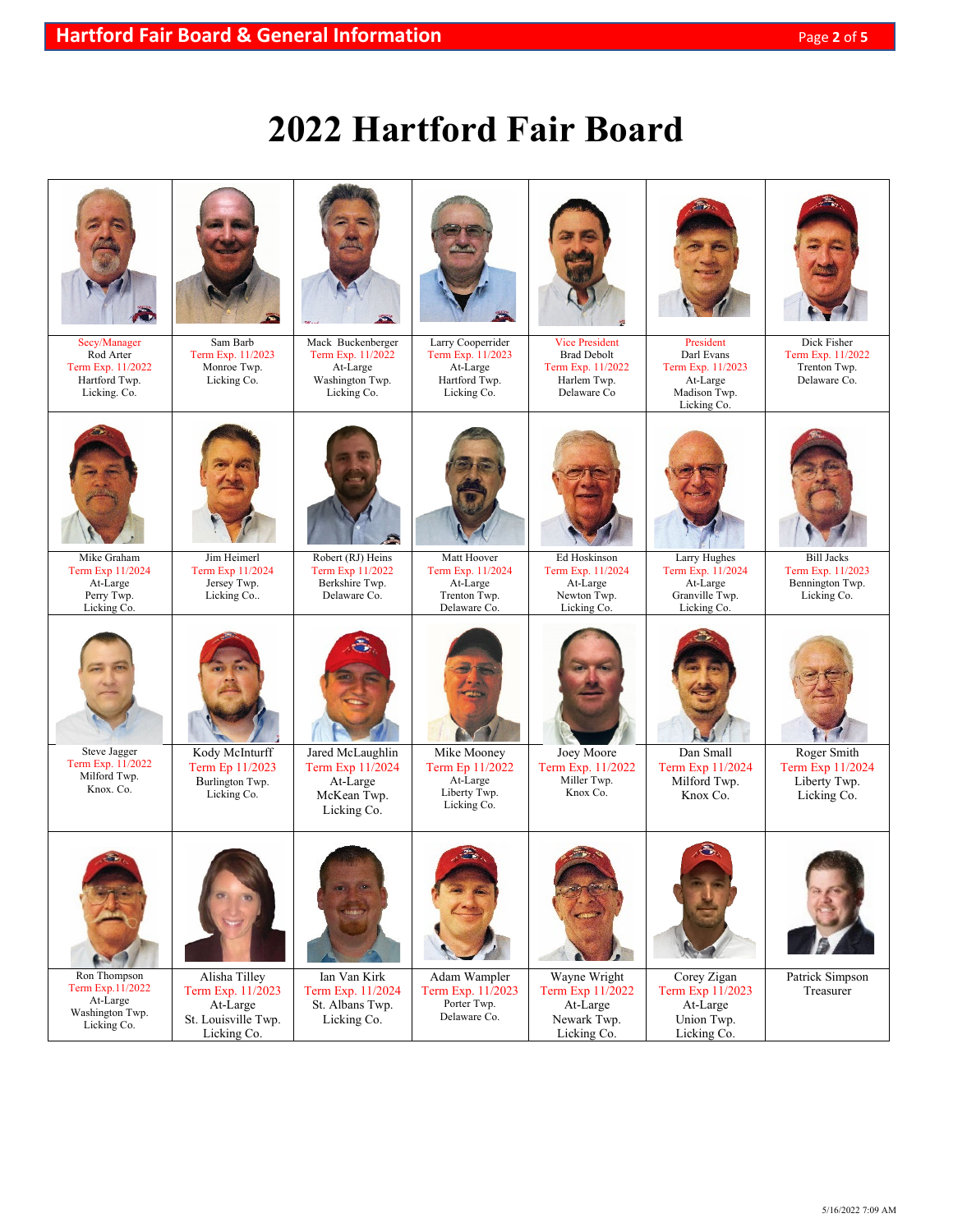# **2022 Hartford Fair Committees**

**ADA/INSURANCE**

Arter (Chair) Jagger, Tilley

**ADVERTISING** Jagger (Chair) Mooney, Small

**ALCOHOL SALES** Arter/Jagger (Co-Chair) Debolt, McInturff

**ARTS/CRAFTS** Barb (Chair) Evans, McLaughlin, Moore, Tilley, Wright

**BANK** Arter (Chair) Evans, Heimerl, Hughes, Moore, Smith

**BEEF/DAIRY FEEDER/STEERS**

Buckenberger (Chair – Beef/Mkt Steers) Smith (Chair – Dairy Feeders) Thompson (Chair- Steer Pool) Graham, Heins, McInturff, Van Kirk

**BLD/GROUNDS MAINT/RATES & FEES** Heimerl (Chair)

Barb, Debolt, Hoover, Jacks, McInturff, Small, Wright, Zigan

**BUDGET/CAP IMPROV/PLAN** Hoskinson (Chair) Arter, Debolt, Evans, Fisher, Heimerl, Jagger, Mooney, Moore, Small

**BY-LAWS & CONSTITUTION** Hoskinson (Chair)

Arter, Jacks, Thompson

**CAMPING** Fisher (Chair) Debolt, Evans, Jacks, McInturff, Small, Wampler, Zigan

**COMMUNICATION/TECHNOLOGY**

Jagger (Chair)

Small, Tilley, Van Kirk

#### **ADMISSION and PARKING**

The "General gate admission is \$8.00 between 7 am – 10 pm daily. Sunday only gate admission will be \$6 all day. Sr. Citizen Day and Veterans Day is Monday, 7 am. – 4 pm for \$3.00, ID may be required.

Children 8 years of age and under are free, 9 and overpay full fare. You must be 21 years of age to purchase a membership ticket. Membership Tickets are \$45 per person, and Season passes are \$45 per person. A Junior Fair ID Badge is \$3.00. Admission includes free grandstand seat but does not include track seats or amusement rides.

Parking is free with two exceptions. **Preferred Vehicle Parking Lot,** for vehicles only and not livestock trailers or campers, is located (east of or behind) the Swine Complex, Fire Department and Race Horse barns. The cost to park a vehicle all week in this lot is \$20 per vehicle and you can register and purchase this parking permit at the fair office. This permit will allow you to enter through gate A4 but does not include admission. The **"Preferred Livestock Trailer" Lot** is located east of or behind the Sheep & Goat Barns. The cost to park your trailer all week is \$30, and you can register with the fair office and obtain a permit that will allow you to enter through gate D2 but does not include admission. All other "General Parking" is free.

#### **GATE RULES**

THESE RULES WILL BE ENFORCED.

1. No alcohol, drugs or paraphernalia, weapons, drones, laser pointer & lights, silly string or glass containers will be allowed on the fairgrounds.

2. No dogs, reptiles or pets of any kind will be allowed on the fairgrounds or campgrounds. The only exception is service dogs. Owner must provide paperwork if asked. On Saturday, preceding the fair, exhibition dogs are to be confined to the show area and on a leash when not showing. No golf

**DAIRY** Smith (Chair) Debolt, Evans, Graham, Heins, Wampler

> **DOGS** Smith (Chair) Evans

**EMERGENCY PLANNING** Evans (Chair) Fisher, Jacks, Jagger, Wampler

**ENTERTAINMENT** Fisher (Chair) Debolt, Evans, Hoover, Hughes, Jagger, Moore, Small

**EXECUTIVE COMMITTEE** Evans (Chair) Arter, Debolt, Fisher, Hughes, Small, Smith

**GATES/TRAFFIC/SECURITY** Hoskinson (Chair) Arter, Evans, Fisher, Hughes, McLaughlin

**GOATS/SHEEP/LLAMA** McLaughlin (Chair – Goats/Co-Chair - Sheep) Hoover (Co-Chair – Sheep) Thompson (Chair - Llama) Jacks, Jagger, Small, Smith, Wampler

> **HARTFORD FAIR SALES** Arter (Chair) Debolt, Heimerl

**HORSE PULL** Hoskinson (Chair) Barb, Graham, McInturff

**HORSE & PONY SHOW** Tilley (Chair) Cooperrider, Evans, Mooney

**JR FAIR/4-H/FFA** Wampler (Chair) Arter, Fisher, Jacks, McInturff, Smith, Thompson, Tilley

#### **LIVESTOCK SALE**

Thompson (Chair) Buckenberger, Hoover, Jagger, McInturff, McLaughlin, Moore, Small, Smith, Wampler

**MACH/ANTIQUE TRACTORS** Fisher (Chair- Machinery) Buckenberger, Hoskinson Cooperrider (Chair – Antique Tractor) Wampler

**NATURAL RESOURSE** Hughes (Chair) Hoover, McLaughlin, Thompson

> **POULTRY/RABBIT** Wampler (Chair - Poultry) Small (Chair - Rabbit) Smith, Van Kirk, Tilley

#### **SANITATION**

Wright (Chair) Cooperrider (Grubb/Sheep/Goat) Graham (Beef/Swine), Mooney (Horse) Wampler (Small Animal) Barb, Evans, Heins, Hughes, Zigan

**SPEED/HARNESS RACES** Arter (Chair) Jagger, Wright

**SWINE**

Heimerl (Chair) Graham, Heins, Moore, Van Kirk, Zigan

**TRUCK TRACTOR PULL** Fisher (Chair) Buckenberger, Cooperrider, Debolt, Thompson, Zigan

**VENDOR/CONCESSIONS/RIDES** Arter (Chair) Debolt, Evans, Hughes, Jacks, Small

carts, bikes, atv's, scooters, drones or similar motorized vehicles are allowed on the fairgrounds without the written & expressed permission from the fair board.

3. Grandstand and bleacher seats are not reserved. Blankets or objects placed on seats prior to an event will not reserve the seat.

#### **SEASON TICKETS ON SALE**

Season Tickets for \$45 will be on sale July 1<sup>st</sup> at: Heartland Banks, Park National Banks, and Napa Washington Auto Parts & Paints is honored each of the eight days for one (1) person admission.

#### **MEMERSHIP TICKETS ON SALE**

Membership Tickets go on sale December  $1<sup>st</sup>$  and may be purchased at the fair secretary's office located at 14028 Fairgrounds Road, Croton from 10 am – 4 pm Monday thru Friday. The cost is \$45 per membership. You must be 21 years of age and live within the Hartford Fair District to become a member of the society. The Hartford Fair District includes all of Licking County; and Harlem, Trenton, Porter and Berkshire Townships of Delaware Co.; and Milford, Hilliar, and Miller Townships of Knox Co.

#### **AMUSEMENT RIDES**

Gate admission does not include amusement rides. Rides will operate Sunday – Saturday, from Noon. - 11 pm. Ride all day with a purchase of a wristband for \$17/day. Exception will be made Thursday; a wristband will be available for \$12. Single tickets can be purchased 1for \$1: 24 for \$20 and 45 for \$35. Rides take between 3-5 tickets per ride. Tickets and wristbands can be purchased in the ride area. **All rides will shut down for Safety Break from 5:00 pm – 5:45 pm.**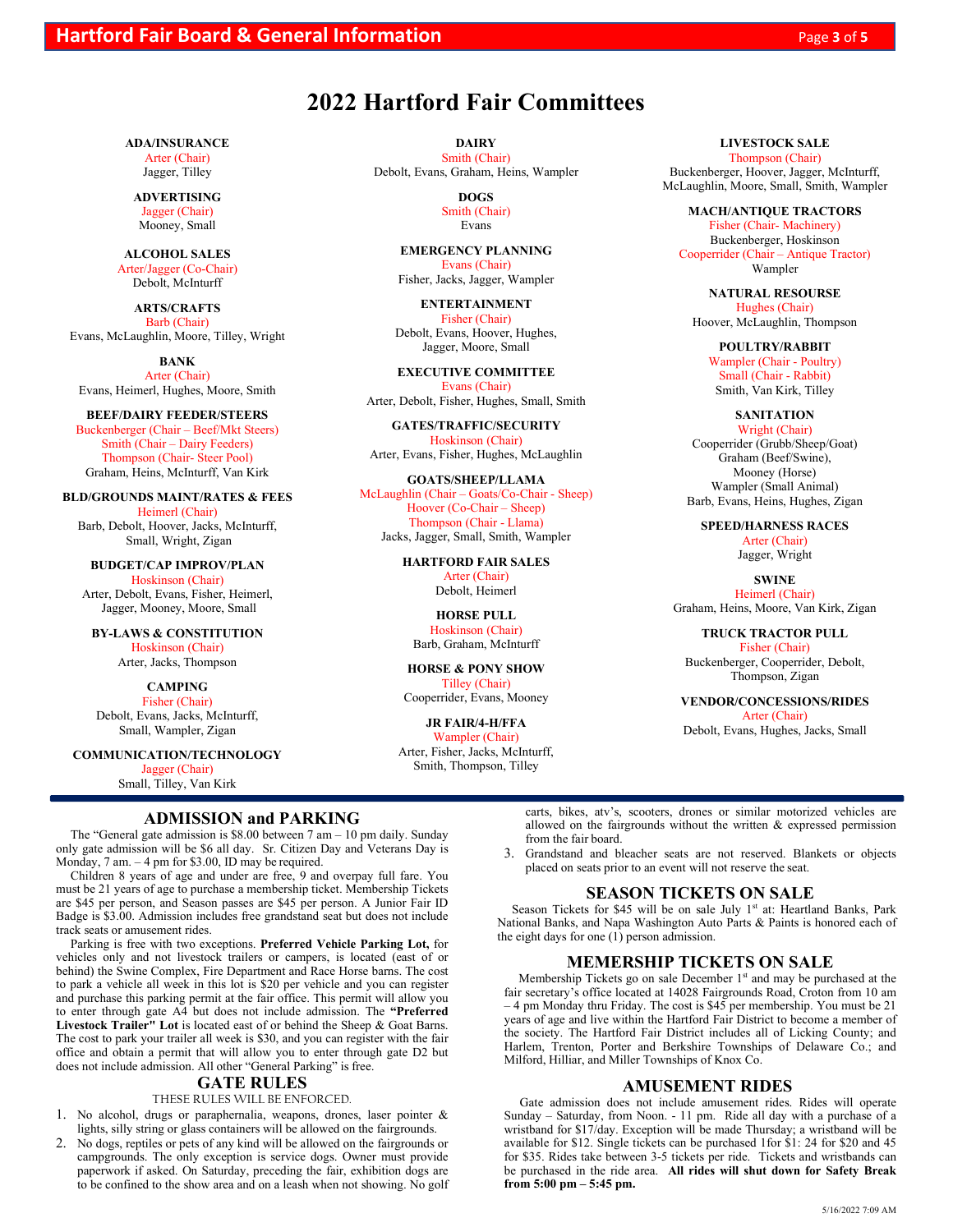#### **2022 CAMPERS**

Anyone desiring to camp on the fairgrounds fair week must be 21 years of age and purchase a \$300 camping permit. Fee does not included admission to fair grounds. You must register with the secretary to secure your permit and camping site. Only one campsite will be allowed per household, name and/or address. Campsites cannot be subleased. Do not park your camper before registering with the office and picking up your permit. Permits will be available for pick up on/or after March 1<sup>st</sup> with a photo ID. If the packet is lost or destroyed there will be a \$25 replacement charge. Campers will not be allowed to enter Gate D before 12 noon on Tuesday, Aug.  $3<sup>rd</sup>$  at which time campers will be directed to a holding area until 8 am on Wednesday, August 4<sup>th</sup> when they can then enter the campgrounds. You must obtain your permit before parking.

Only one camping unit and one vehicle will be permitted to park on the lot. Both the camping unit and vehicle must visibly display the permits. Additional vehicles can be parked in the general parking lots. Camping units are forbidden from parking in the parking lots. This rule will be enforced.

There will be no switching of lots May 31<sup>st</sup> thru September 1<sup>st.</sup> No refunds.

If you wish to reserve a permanent lot for 2022 it will be necessary to pay a nonrefundable \$300 fee. Those camping in 2022 may make a 2023 reservation for the same lot after January  $1<sup>st</sup>$ , 2023. The deadline to pay \$300 for the 2023 campsite will be May 1st, 2023. Campground supervisors: Dick Fisher, Brad Debolt, Darl Evans, Bill Jacks, Kody McInturff, Dan Small, and Adam Wampler.

#### **EXHIBITOR INFORMATION**

- 1. The Hartford Junior Fair is open to any boy or girl in the Hartford Fair District and meets the following criteria. Each Junior Fair Exhibitor must be enrolled in youth programs sponsored by Elementary/Middle /High Schools, OSU Extension, Steer Pool, Juvenile Grange, Scouts or other organizations recognized by the Hartford Fair Board. Junior Fair exhibitors may participate in the Hartford Independent Fair only if **both** the following criteria are met:
	- a) They are enrolled in a youth organization within either Licking County or in the following townships of Delaware Co. (Harlem, Trenton, Porter and Berkshire); or a club in the following townships of Knox Co. (Milford, Hilliar, and Miller & Centerburg Village) **and**
	- b) They attend school in or have residence within the Hartford Fair District as outlined above. All Licking County 4-H members are eligible to participate in the Hartford Fair regardless of residence or school affiliation, and therefore relinquish the ability to enter 4-H exhibits in any other county's junior fair show/program.
- 2. All exhibits must be in place by  $2$  pm Saturday, August  $6<sup>th</sup>$ , 2022, All animal "Drug Use Notification Forms" (DUNF) must be completed online prior to weigh-in. Horse DUNF forms must be turned in at grading. The vet will check all animals on Saturday, August  $6<sup>th</sup>$  - 6 am to 2 pm. Livestock being stalled on the grounds are to be brought on the grounds only during these designated times. Check health regulations printed in this book and/or found on the Ohio Department of Agriculture website www.agri-ohio.gov.
- 3. Our fair will operate under the provisions of Ohio's Livestock Show Reform Act and under all applicable Ohio Department of Agriculture Administrative Code Rules. This law and the amended rules may be viewed and or secured at the secretary's office. "Livestock Exhibition Rules" will be made available to a livestock exhibitor or adult advisors, upon request or go to [www.agri.ohio.gov](http://www.agri.ohio.gov/)
- 4. Posted stalling assignments are final. There will be no changes. Tack is not to be stored in the Stalls, Pens, and Cages. We reserve the right to remove any tack from stalls, pens, and cages not being used to stall animals. The only bedding material allowed is straw or pine shavings. Wash stalls will be turned off 6 pm to 9 pm.
- 5. All exhibitors departing early or arriving late must check with the superintendent of the department before unloading or loading and have appropriate approval.
- 6. All Junior Exhibitors cannot have passed their 18th birthday on January 1<sup>st</sup> of the current year and must be 8 years old and have completed the third grade.
- 7. All entries must be submitted no later than Saturday, June  $18<sup>th</sup>$ , 2022 before 5 pm.
- Any or all official fair board announcements made the week of the fair will take precedence over any printed material.
- 9. The deadline for making corrections on premium checks is the last day of September of the current year.
- 10. Livestock Sale money will be paid by check and mailed to the exhibitor 30 days after the fair and upon receipt of payment from the buyer. The Fair Board reserves the right to withhold an exhibitor's check if the situation deems necessary.
- 11. All exhibitor premiums will be paid in cash from the Hartford Fair Bank located in the NE section of the fairgrounds across from Grubb Arena. Exceptions are noted below. Jr Fair Exhibitors must show their ID Badge to collect premiums (Advisor w/ID Badge or Parent w/ID may also pickup premiums).
	- a) Premiums will not be available for animal exhibits until the day following the show unless announced differently during show. Exceptions: Jr Fair Dog Show, Open Class Feeder Calf & Open Class Goat premiums will be paid at the show.
	- b) Exhibits displayed in the 4-H Club Booth, Scout Booth and/or FFA premiums will be paid collectively to their advisor. Exception will be 4-H exhibits in the Miscellaneous Booth – these will be paid to exhibitor. Check posting in building for date and time premiums will be available for all projects in the 4-H Center & FFA building.
	- c) Open Class Arts & Crafts will pick up cash premiums at Sr Fair Board Office. Date & time premiums will be available will be posted in the Arts & Crafts building.

#### **ELECTION NOTICE**

The annual Election of Directors will be held on the first Saturday of November between the hours of 9 am and 1 pm at the Babcock Building on the fairgrounds. Any person wishing to be a candidate for election to the board of directors must meet all of the following requirements: 1) current member of the Hartford Independent Agricultural Society; 2) at least 21 years of age; 3) live in the Hartford Fair District or own land in a qualifying district; 4) file a nominating petition signed by at least 15 other current members of the Hartford Independent Agricultural Society; and 5) present a nominating petition to the Society office at least seven days prior to the election. Petitions may be picked up at the Hartford Fair office.

#### **PRECAUTION NOTICE**

The Hartford Independent Agricultural Society will take every precaution in their power for the safe preservation of livestock and articles on exhibition after their arrival and arrangement upon the fairgrounds. However, the society will not be responsible for damage to exhibits or livestock by fire, water, windstorm or any act of nature, nor does the Board of Directors assume any liability for loss by thefts or accidents, to persons or property. The Board will not be liable for any errors or omissions in this premium book. The Hartford Independent Agriculture Society assumes no responsibility for damage to or loss of parked vehicles or personal property contained within parked vehicles.

#### **SOLICITATION NOTICE**

No person shall be permitted to make solicitations of any nature on the fairgrounds except in contracted concession or commercially rented spaces. No person will be permitted to post or display signs, distribute handbills or advertise material or sell or distribute free, any merchandise, except persons under contract and/or with the permission of the fair board.

#### **PROHIBITED**

All golf carts, bikes, atv's, drones, recreational or similar motorized vehicles are prohibited on or over the fairgrounds without the written & expressed permission from the Hartford Fair Board.

Laser lights, laser pointers and silly string are prohibited on fairgrounds.

Dogs, reptiles or pets of any kind will not be allowed on the fairgrounds or campgrounds. The only exception is service dogs (must have the current paperwork) and on Saturday preceding the fair, exhibition dogs are to be confined to the show area and on a leash when not showing.